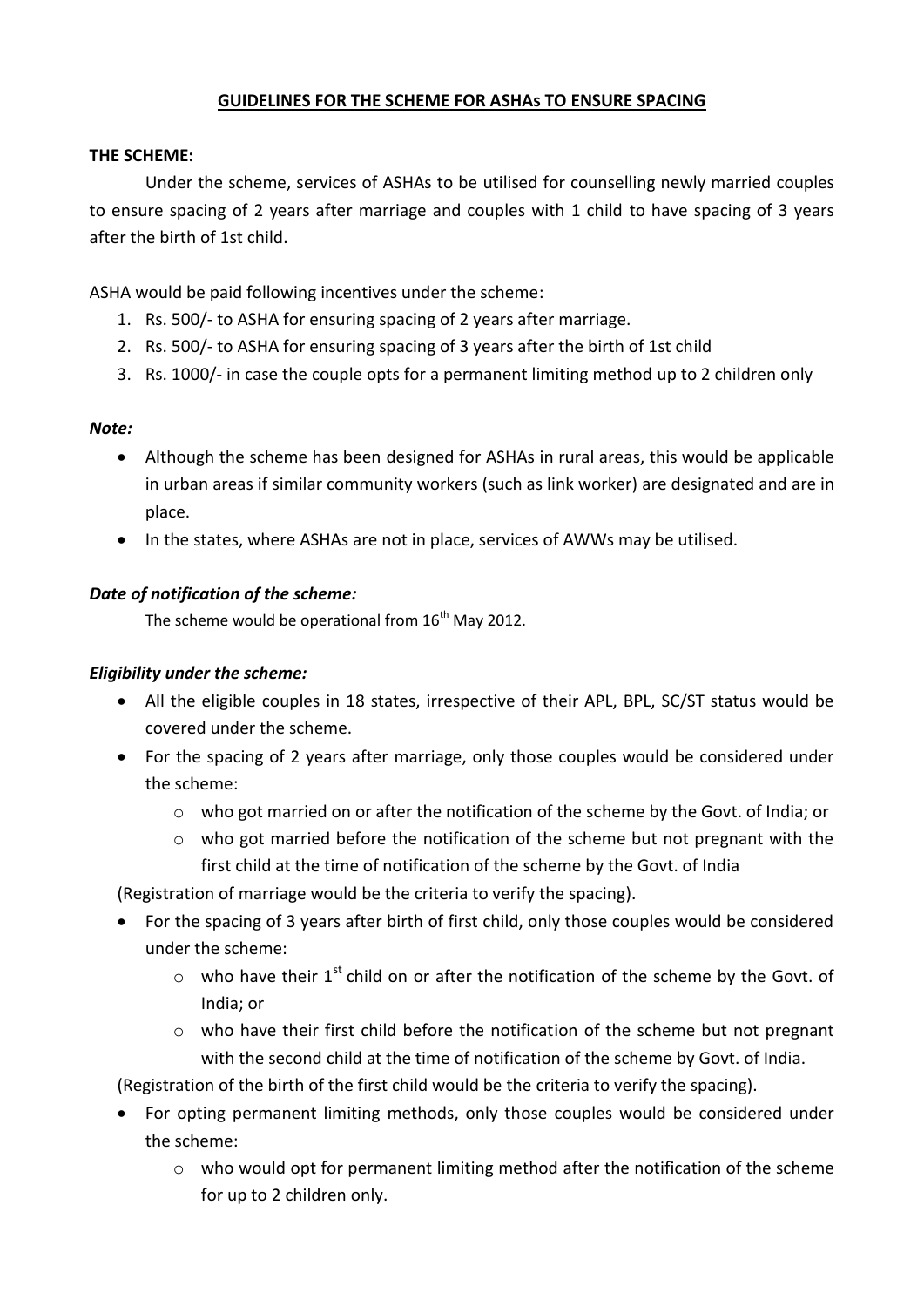## **COVERAGE OF THE SCHEME:**

The scheme would be under implementation in 18 focus states of the country viz. 8 EAG States (Bihar, Chhattisgarh, Jharkhand, Madhya Pradesh, Orissa, Rajasthan, Uttar Pradesh, and Uttarakhand), 8 NE States (Arunachal Pradesh, Assam, Manipur, Meghalaya, Mizoram, Nagaland, Sikkim and Tripura) and the states of Gujarat & Haryana.

## **ROLE OF STATES:**

- 1. The state would designate a nodal person to manage and monitor the scheme who could also be the nodal person for the FP programme as a whole.
- 2. The state would orient the CMOs of the districts regarding the scheme.
- 3. MoHFW would develop IEC materials for the scheme; however, till the time the material is disseminated to the states, they may publicise the scheme prominently in the district.
- 4. Collect report of physical and financial progress from districts on a monthly basis and send a compiled report to GoI as per prescribed format (Format-E) on quarterly basis.
- 5. Monitoring of the scheme would be carried out on regular basis and 10% cases to be verified every year.
- 6. States would provision for adequate funds in the state PIP, every year, for the scheme from 2013-14 onwards.

# **ROLE OF DISTRICTS:**

- 1. The district would designate a nodal person to manage and monitor the scheme who could also be the nodal person for the FP programme as a whole. District would be overall responsible for popularising the scheme with proper IEC materials.
- 2. District would carry out orientation of MO I/Cs as well as BMOs regarding the scheme.
- 3. Monitoring of the scheme would be carried out on regular basis and 10% cases to be verified every year.
- 4. Collect report of physical and financial progress from block and PHCs on a monthly basis and send compiled report to state level for onward transmission to GoI as per prescribed format (Format-D).
- 5. Adequate funds to be provisioned in the district PIP, every year, for the scheme from 2013-14 onwards.

# **ROLE OF MO I/Cs (OR EQUIVALENT LEVEL):**

- 1. MO I/C along with BMO would ensure proper promotion of the scheme under their jurisdiction.
- 2. MO I/C would carry out orientation of ANMs/LHVs and ASHA workers regarding the scheme. This may be carried out during the monthly meetings.
- 3. Monitoring of the scheme would be carried out on regular basis and 10% cases to be verified every year.
- 4. A monthly report of physical and financial progress would be sent to block and district level and demand for additional fund to be sent if required (Format-C).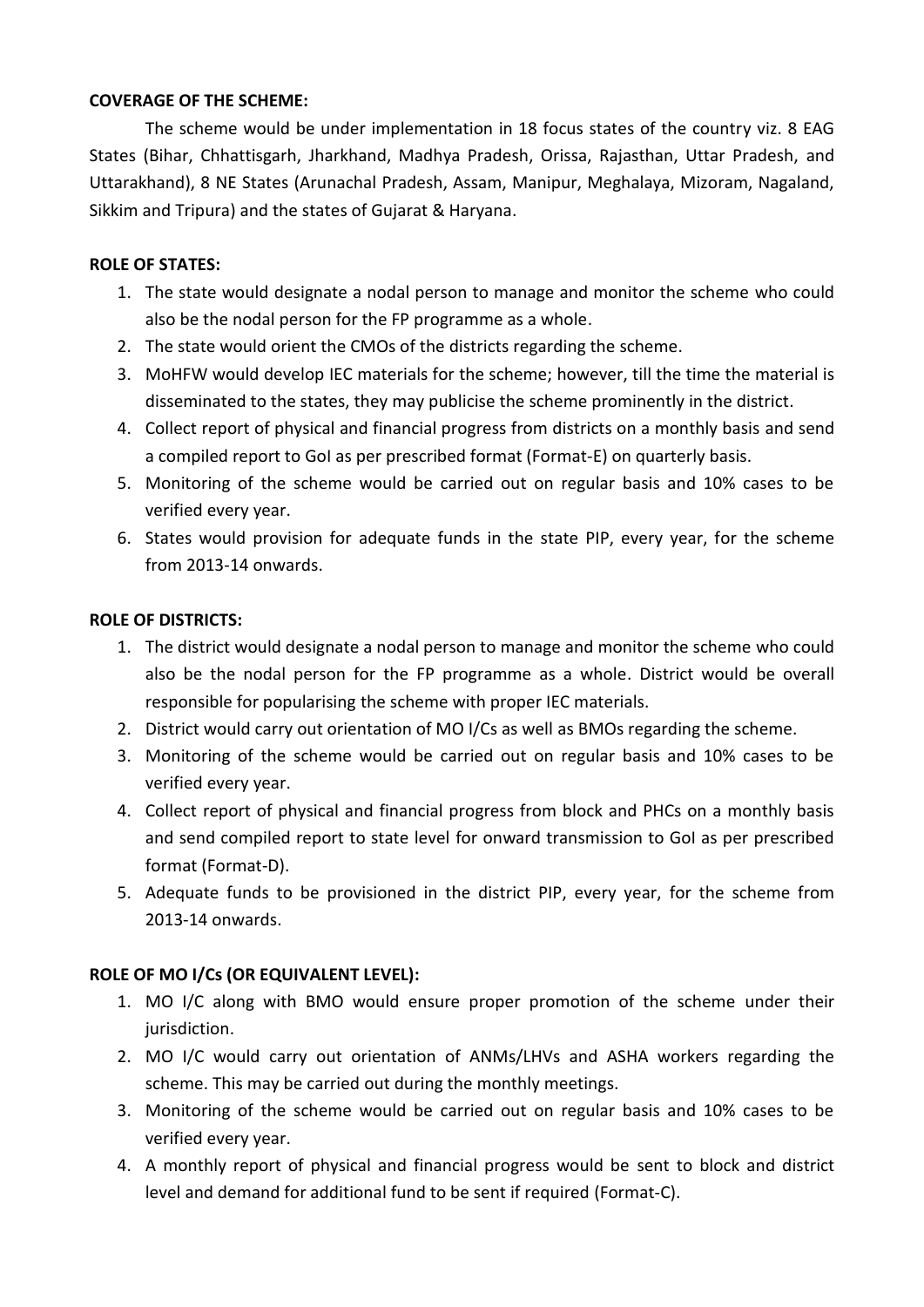### **ROLE OF ANMs/ LHVs:**

- 1. ANM/ LHV to closely supervise the work of ASHA.
- 2. Certify the Eligible Couple register prepared (or updated) by ASHA.
- 3. Certify the work done by ASHA for payment of incentive.
- 4. Keep report of number of Eligible Couples successfully counselled for prescribed years of spacing and submit it to Block-PHC/ equivalent level during monthly meeting (Format-B).

#### **RESPONSIBILITY OF ASHAs:**

- 1. Prepare/ update list of newly married eligible couples, get it certified by ANM/ MO. ASHA to also provide date of marriage in her register and for this production of marriage certificate would be mandatory.
- 2. Prepare/ update list of eligible couples with one child or pregnant with first child; get it certified by ANM/ MO. ASHA to also provide date of birth of the first child in her register and for this production of birth certificate would be mandatory.
- 3. In addition ASHA, would also prepare/ update list of eligible couples with 2 children or pregnant with second child; get it certified by ANM/ MO.
- 4. Counsel the couple on various benefits of spacing and limiting.
- 5. ASHA to use *Nishchay* kits (pregnancy testing kits) to ascertain pregnancy status of the women
- 6. Submit the information to the MO I/C and ANM who in turn would certify the spacing in births and provide incentive to ASHA (Format-A).

### **FUND FLOW:**

Fund for the scheme would be sourced from NRHM Flexi-pool and routed through state PIPs and thereafter as per state system of disbursing funds to district and block levels. Approval for fund would be provided in the state PIP. Following points to be considered:

- 1. ASHA would be paid after she successfully counsels a woman for specified years of spacing and / or couples opting for permanent limiting methods, as per the scheme and certified by ANM/ LHV.
- 2. Incentives would be paid to ASHA at the PHC (or equivalent) level where she comes for monthly meeting or as per the existing system of state for payment to ASHA for various other incentives.
- 3. Incentive to ASHA would be paid through cheques or direct transfer from bank to ASHA's account (as per the existing system of the state). In no case, cash payment of incentives would be allowed.
- 4. PHC/ block level accountant would keep a record of the payments to ASHA and to be reflected under appropriate budget head of FMR.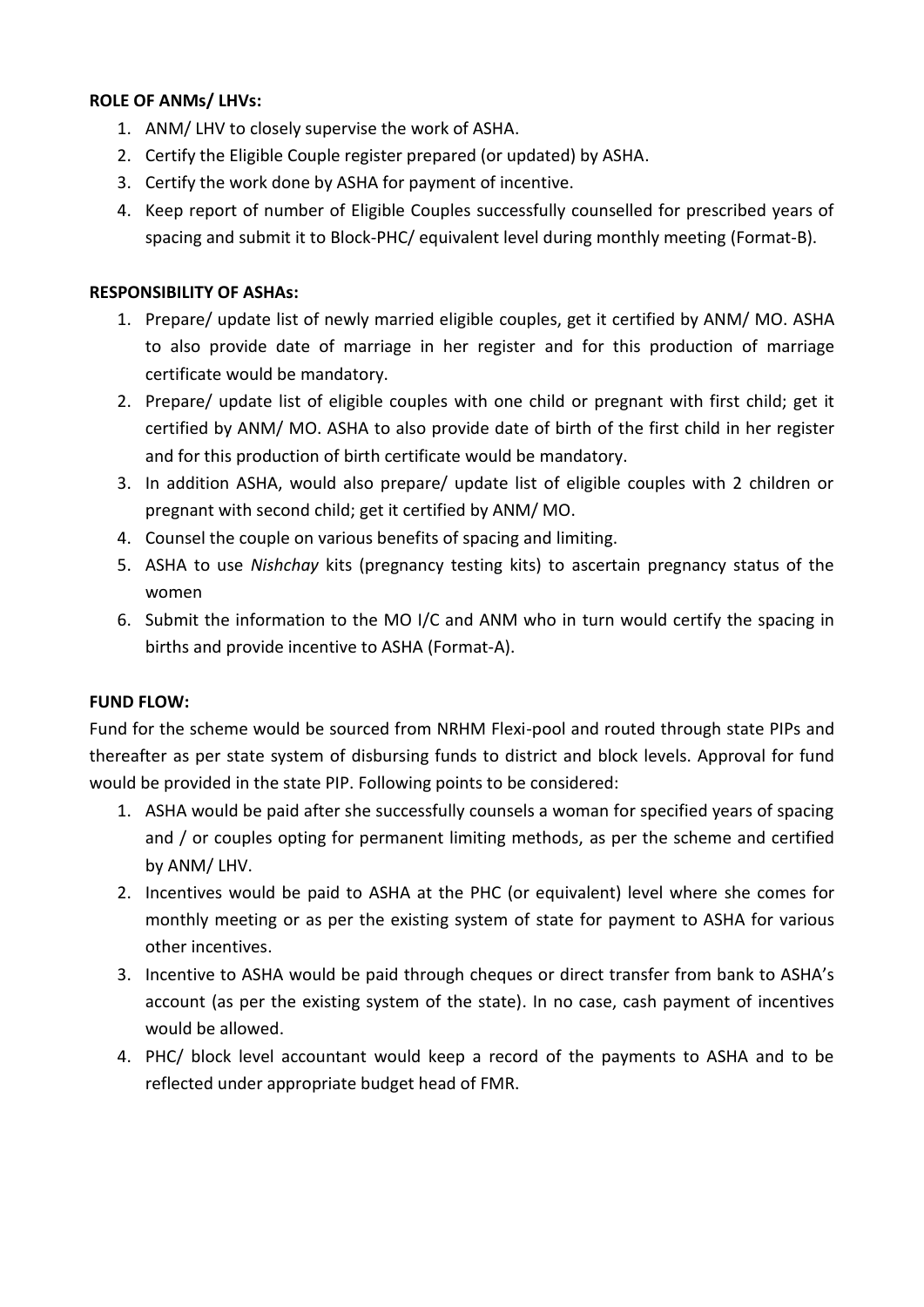#### **FORMATS FOR REPORTING AND RECORD KEEPING**

| Sn.     | Name of the<br>Woman        | Date of<br>reg. under<br>the<br>scheme | <b>Address</b><br>with<br>contact<br>details | Age | Date of<br>marriage | Whether<br>pregnant<br>with 1 <sup>st</sup> child | Date of<br>birth of<br>first child | Whether<br>pregnant<br>with $2^{nd}$<br>child | Date of birth<br>of second<br>child |  |  |
|---------|-----------------------------|----------------------------------------|----------------------------------------------|-----|---------------------|---------------------------------------------------|------------------------------------|-----------------------------------------------|-------------------------------------|--|--|
| 4<br>л. |                             |                                        |                                              |     |                     |                                                   |                                    |                                               |                                     |  |  |
| 2       |                             |                                        |                                              |     |                     |                                                   |                                    |                                               |                                     |  |  |
| 3       |                             |                                        |                                              |     |                     |                                                   |                                    |                                               |                                     |  |  |
|         |                             |                                        |                                              |     |                     |                                                   |                                    |                                               |                                     |  |  |
|         | Name of ASHA:<br>Signature: |                                        |                                              |     |                     |                                                   |                                    |                                               |                                     |  |  |

#### *Format-A–Record to be kept by ASHA to be sent to SHC/ ANM:*

## *Format-B – Record to be kept by ANM to be sent to Block PHC/ BPMU:*

| Sn.            | <b>Name</b><br>of<br><b>ASHA</b> | # of ECs reg. under the<br>scheme<br><b>EC</b> with<br><b>EC</b> with<br>no<br>one<br>child<br>child |  | <b>EC</b> with<br>$\overline{2}$<br>children | Spacing ensured<br>for 2 years for<br>birth of first child<br>following<br>marriage (# of ECs) | <b>Spacing ensured</b><br>for 3 years<br>between first<br>and second child<br>(# of ECs) | # ECs opted<br>for<br><b>Sterilization</b><br>after 1 <sup>st</sup> child<br>under the<br>scheme | # ECs opted for<br><b>Sterilization</b><br>after 2 <sup>nd</sup> child<br>under the<br>scheme | <b>Remarks</b> |
|----------------|----------------------------------|------------------------------------------------------------------------------------------------------|--|----------------------------------------------|------------------------------------------------------------------------------------------------|------------------------------------------------------------------------------------------|--------------------------------------------------------------------------------------------------|-----------------------------------------------------------------------------------------------|----------------|
| 1              |                                  |                                                                                                      |  |                                              |                                                                                                |                                                                                          |                                                                                                  |                                                                                               |                |
| $\overline{2}$ |                                  |                                                                                                      |  |                                              |                                                                                                |                                                                                          |                                                                                                  |                                                                                               |                |
| 3              |                                  |                                                                                                      |  |                                              |                                                                                                |                                                                                          |                                                                                                  |                                                                                               |                |
|                |                                  |                                                                                                      |  |                                              |                                                                                                |                                                                                          |                                                                                                  |                                                                                               |                |
| <b>TOTAL</b>   |                                  |                                                                                                      |  |                                              |                                                                                                |                                                                                          |                                                                                                  |                                                                                               |                |

#### *Format-C – Record to be kept by Block PHC/ BPMU to be sent to Districts:*

| Sn.            | <b>Name</b><br><b>of</b><br><b>SHC</b> | # of<br><b>ASHAs</b> | # of ECs reg. under the<br>scheme<br><b>EC</b> with<br><b>EC</b> with<br><b>EC</b> with<br>$\mathbf{2}$<br>one<br>no<br>child<br>children<br>children |  | <b>Spacing ensured</b><br>for 2 years for<br>birth of first child<br>following<br>marriage (# of<br>ECs) | <b>Spacing</b><br>ensured for 3<br>years<br>between first<br>and second<br>child (# of ECs) | # ECs opted<br>for<br><b>Sterilization</b><br>after 1st<br>child under<br>the scheme | # ECs opted<br>for<br><b>Sterilization</b><br>after 2 <sup>nd</sup><br>child under<br>the scheme | <b>Remarks</b> |  |
|----------------|----------------------------------------|----------------------|-------------------------------------------------------------------------------------------------------------------------------------------------------|--|----------------------------------------------------------------------------------------------------------|---------------------------------------------------------------------------------------------|--------------------------------------------------------------------------------------|--------------------------------------------------------------------------------------------------|----------------|--|
| $\mathbf{1}$   |                                        |                      |                                                                                                                                                       |  |                                                                                                          |                                                                                             |                                                                                      |                                                                                                  |                |  |
| $\overline{2}$ |                                        |                      |                                                                                                                                                       |  |                                                                                                          |                                                                                             |                                                                                      |                                                                                                  |                |  |
| 3              |                                        |                      |                                                                                                                                                       |  |                                                                                                          |                                                                                             |                                                                                      |                                                                                                  |                |  |
|                |                                        |                      |                                                                                                                                                       |  |                                                                                                          |                                                                                             |                                                                                      |                                                                                                  |                |  |
| <b>TOTAL</b>   |                                        |                      |                                                                                                                                                       |  |                                                                                                          |                                                                                             |                                                                                      |                                                                                                  |                |  |

#### *Format-D – Record to be kept by District to be sent to State:*

| Sn.            | # of<br>blocks | # of<br><b>ASHAs</b> | <b>EC</b> with<br><b>no</b><br>children | # of ECs reg. under the<br>scheme<br><b>EC</b> with<br>one<br>child | <b>EC</b> with<br>$\overline{2}$<br>children | Spacing ensured<br>for 2 years for<br>birth of first<br>child following<br>marriage (# of<br>ECs) | <b>Spacing</b><br>ensured for 3<br>years between<br>first and<br>second child (#<br>of ECs) | # ECs opted<br>for<br><b>Sterilization</b><br>after 1st<br>child under<br>the scheme | # ECs opted<br>for<br><b>Sterilization</b><br>after 2 <sup>nd</sup> child<br>under the<br>scheme | <b>Remarks</b> |
|----------------|----------------|----------------------|-----------------------------------------|---------------------------------------------------------------------|----------------------------------------------|---------------------------------------------------------------------------------------------------|---------------------------------------------------------------------------------------------|--------------------------------------------------------------------------------------|--------------------------------------------------------------------------------------------------|----------------|
| 1              |                |                      |                                         |                                                                     |                                              |                                                                                                   |                                                                                             |                                                                                      |                                                                                                  |                |
| $\overline{2}$ |                |                      |                                         |                                                                     |                                              |                                                                                                   |                                                                                             |                                                                                      |                                                                                                  |                |
| 3              |                |                      |                                         |                                                                     |                                              |                                                                                                   |                                                                                             |                                                                                      |                                                                                                  |                |
|                |                |                      |                                         |                                                                     |                                              |                                                                                                   |                                                                                             |                                                                                      |                                                                                                  |                |
| <b>TOTAL</b>   |                |                      |                                         |                                                                     |                                              |                                                                                                   |                                                                                             |                                                                                      |                                                                                                  |                |